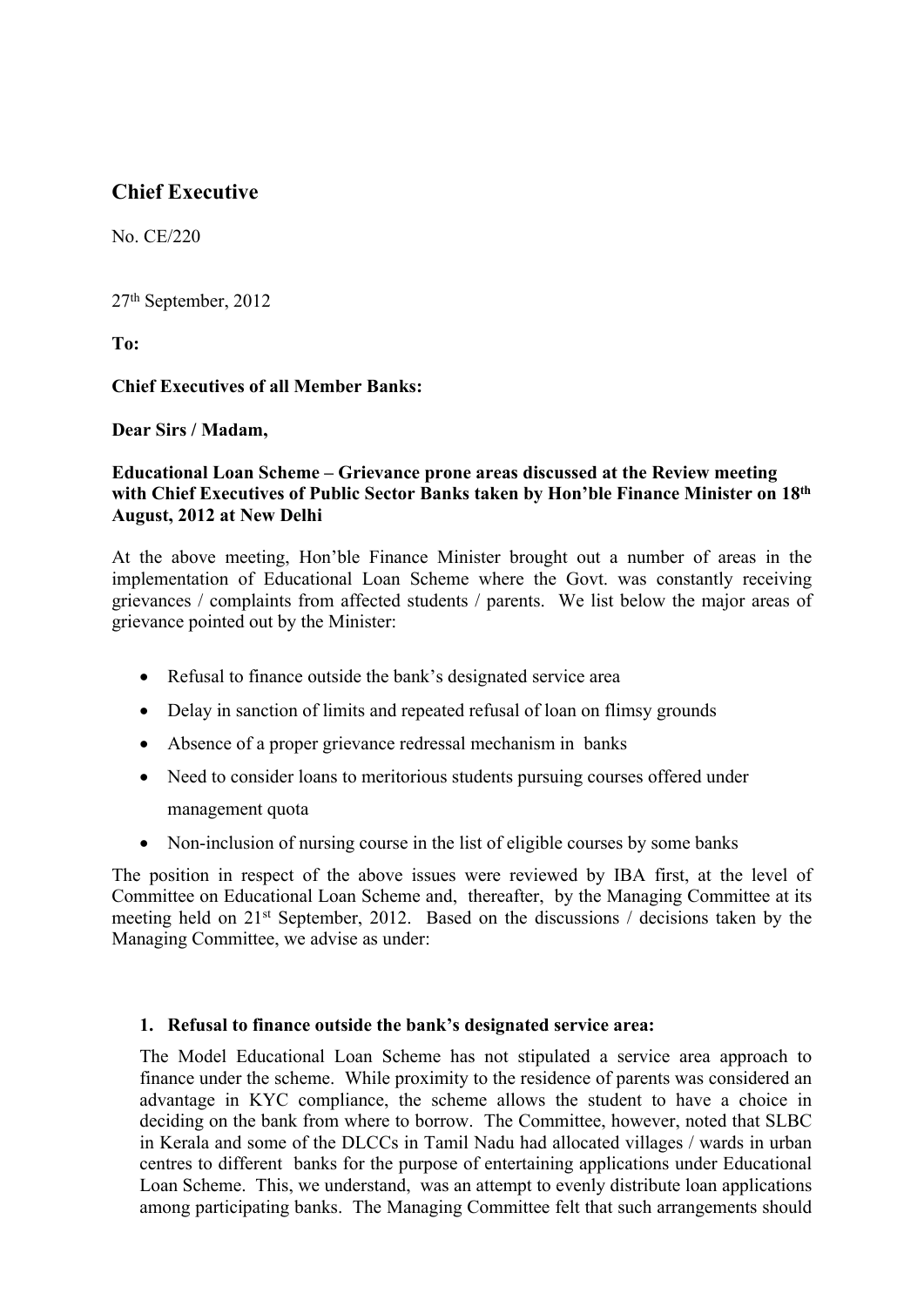not preclude a student from approaching any bank of his choice for sanction of loan. The Member Banks are therefore, requested to instruct their branches not to reject loan applications merely for the reason that the particular area is allocated to another bank by SLBC / DLCCs.

#### **2. Delay in sanction of limits and repeated refusal of loan on flimsy ground:**

The Model Educational Loan Scheme envisages that in the normal course, an education loan should be sanctioned / rejected within a period of 15 days of receipt of duly completed application with supporting documents. Rejection, if any, has to be with the approval of controlling authority of the branch concerned and the reason for rejecting should be communicated to the students in writing. The Managing Committee decided to reiterate the position and appeal to the banks to ensure that the branches follow the laid down norms in sanctioning / rejection of loan applications.

## **3. Absence of a proper grievance redressal mechanism in the bank**

The guidelines issued by Reserve Bank of India and Govt. of India require banks to have robust grievance redressal mechanism within the institution. The arrangements need to be widely publicized with details of contact persons / escalation matrix etc. The Managing Committee decided to draw the attention of banks to the need to have these facilities made available / known to students approaching the banks for sanction of loan. The Committee also suggested that the banks may provide a toll free line for receipt of complaints and the number may be prominently displayed in the branch premises. It was also decided that banks should take penal action against branch managers who repeatedly refused / rejected applications for education loan. The controlling authorities should be advised to counsel such officials initially. Officers who do not show improvements in this regard may be warned in writing and thereafter banks could initiate such disciplinary measures as deemed fit.

#### **4. Need to consider loans to meritorious students pursuing courses offered under management quota:**

The Managing Committee considered the recommendations made by the IBA Committee on Educational Loan Scheme and after detailed discussions decided to incorporate a provision for financing meritorious students who pursue courses under management quota seat in an institution for reasons of convenience (proximity) or choice of course.

We enclose a copy of the revised Model Educational Loan Scheme. Your attention is drawn to changes made in paragraph 4.1 and notes to paragraph 4.3 in this regard. The changes made are indicated in bold italics.